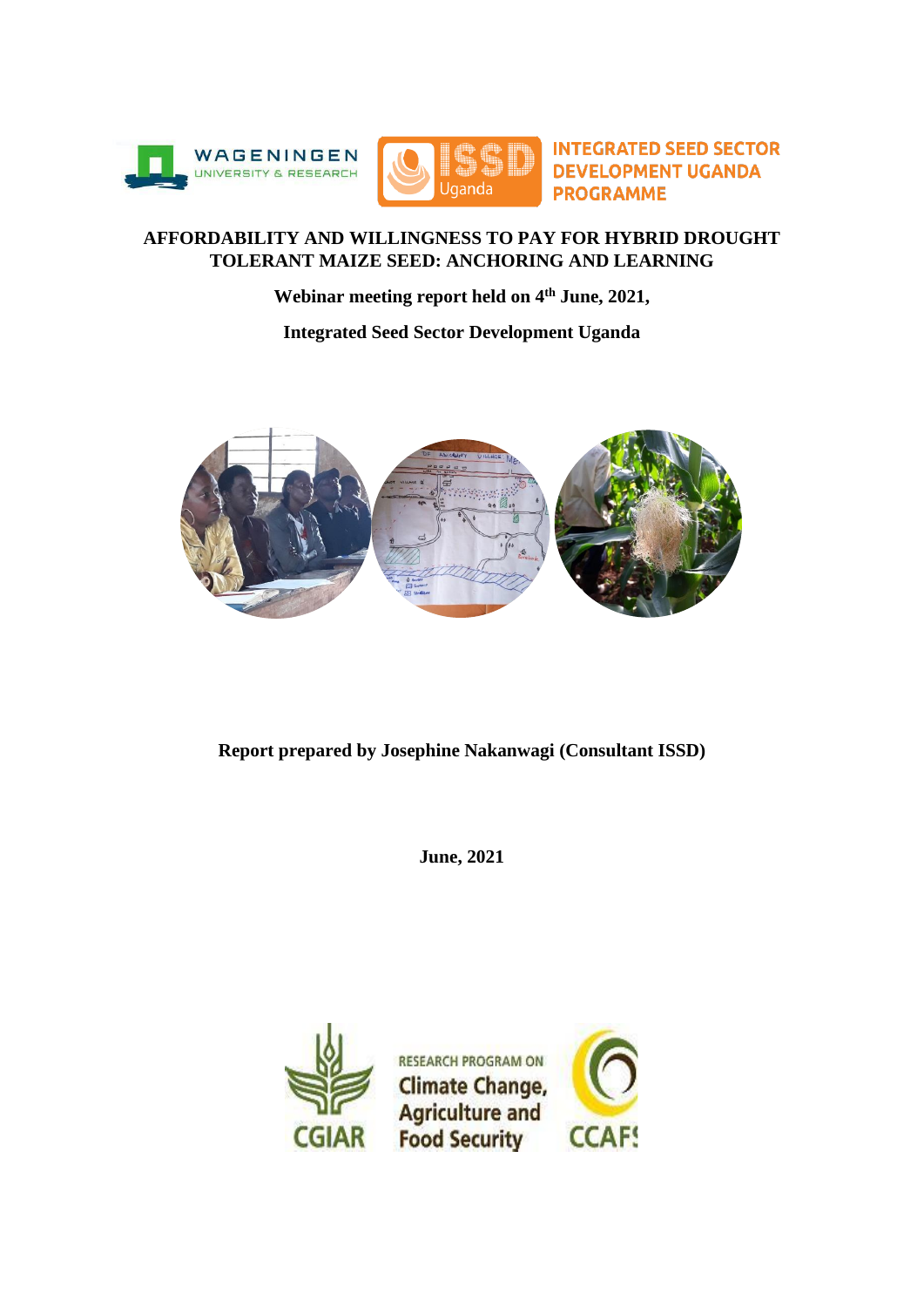# **Table of content**

| 3.2 Presentations on affordability and willingness to pay for hybrid Drought Tolerant Maize |  |
|---------------------------------------------------------------------------------------------|--|
|                                                                                             |  |
|                                                                                             |  |
|                                                                                             |  |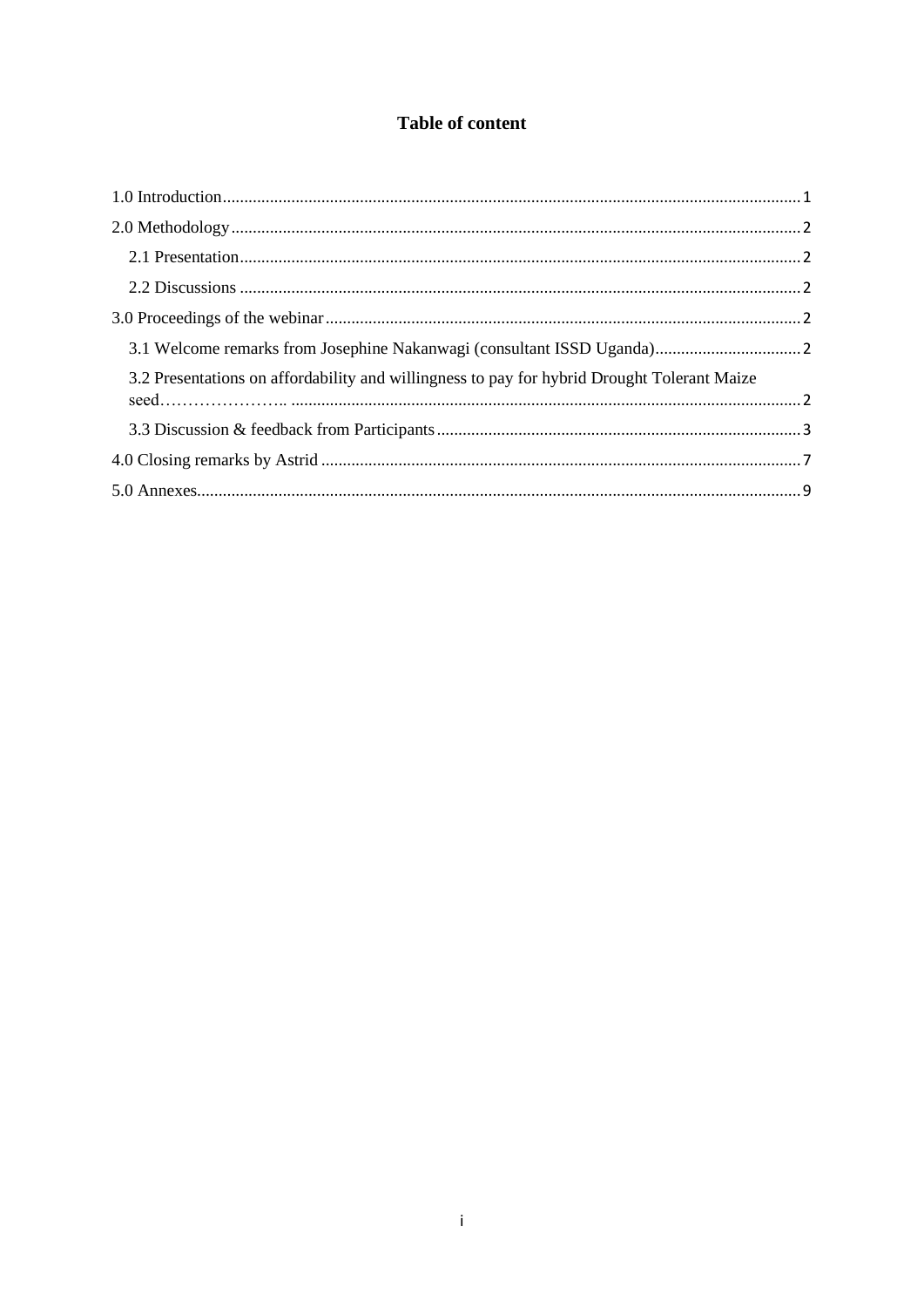## <span id="page-2-0"></span>**1.0 Introduction**

Maize is an important crop grown in most parts of the Uganda for food, feed and income (Asea. et al, 2014). Given climate risk to agricultural seasons, drought tolerant maize varieties can play an important role in maintaining production and protecting livelihoods. Potential barriers for uptake of advanced seed technology could be that farmers lack information to assess benefits of drought tolerant maize, or because of liquidity constraints, or downside risk. Recent empirical literature argues that downside risk, for example risk of substantial income loss associated with weather shocks, may deter farmers to invest in production enhancing technology such a certified seed (Emerick et al., 2016). This despite the fact that the seed has a much higher yield potential and is often more drought tolerant than the varieties traditionally grown by farmers (CCAFS, 2019). Farmers rely mostly on home-saved seed and low quality products from local markets.

Research shows that Drought Tolerant Maize (DTM) varieties provide higher and stable yields under dry spells, and provide a risk management strategy in absence of institutional insurance mechanisms (Asfaw et al., 2012; Kostandini et al., 2015; Wossen et al., 2017). Yet despite these benefits' adoption remains persistently low (Fisher et al., 2015). The literature describes the main barriers to adoption as either related to downside risk, incomplete markets and credit constraints, or related to access, awareness, availability and affordability of DTM (Simtowe et al., 2019).

When asking smallholder farmers in Uganda Farmers they perceive (hybrid) maize seed as not affordable. The literature on expanding access to agricultural inputs in Africa and serving bottom of the pyramid consumers consider affordability as a liquidity constraint; the ability to pay for products, without being further defined. Proposed solutions to the affordability constraints tend to focus on offering inputs in smaller packages and/or to improve access to credit. (Axmann et al., 2019; Fisher et al., 2015). Therefore, the research team is interested in understanding the concept of affordability from the demand perspective and as a barrier to adoption of DTM varieties.

The Integrated Seed Sector Development (ISSD) under Wageningen UR Uganda Limited in collaboration with Wageningen University and Research, Development Economics, The Netherlands, intend to conduct a study on **Affordability of hybrid Drought Tolerant Maize seed:** under a project entitled: **Promoting Climate Resilient Maize Varieties in Uganda (PROMO)**

To enhance the understanding of why farmers are not buying quality seed, but mainly use home-saved seed and re-plant grain from the local market, Promoting Climate Resilient Maize Varieties in Uganda (PROMO) project intends to conduct a research study on **Affordability and Willingness to pay for hybrid Drought Tolerant Maize seed: Anchoring and learning** and economic barriers to adoption of hybrid drought tolerant maize seed and other agricultural inputs. The research team under ISSD Uganda invited participants to an online webinar with the major objective of seeking their contributions on perceptions of affordability and anchoring of willingness to pay for DTM seed on grain. This webinar is a follow-on webinar from the earlier one held in May 2021 on adoption of drought tolerant maize varieties in Uganda.

## **1.1 Objectives**

The main objectives of the webinar were;

- 1. To share proposed tools, materials & methods with a wider audience along the maize value chain
- 2. To provide a platform for feedback on tools, materials and methods for improvement of the proposed study on Affordability of hybrid drought tolerant maize varieties
- **3.** To get methodological knowledge on how to prepare the study from different maize value chain actors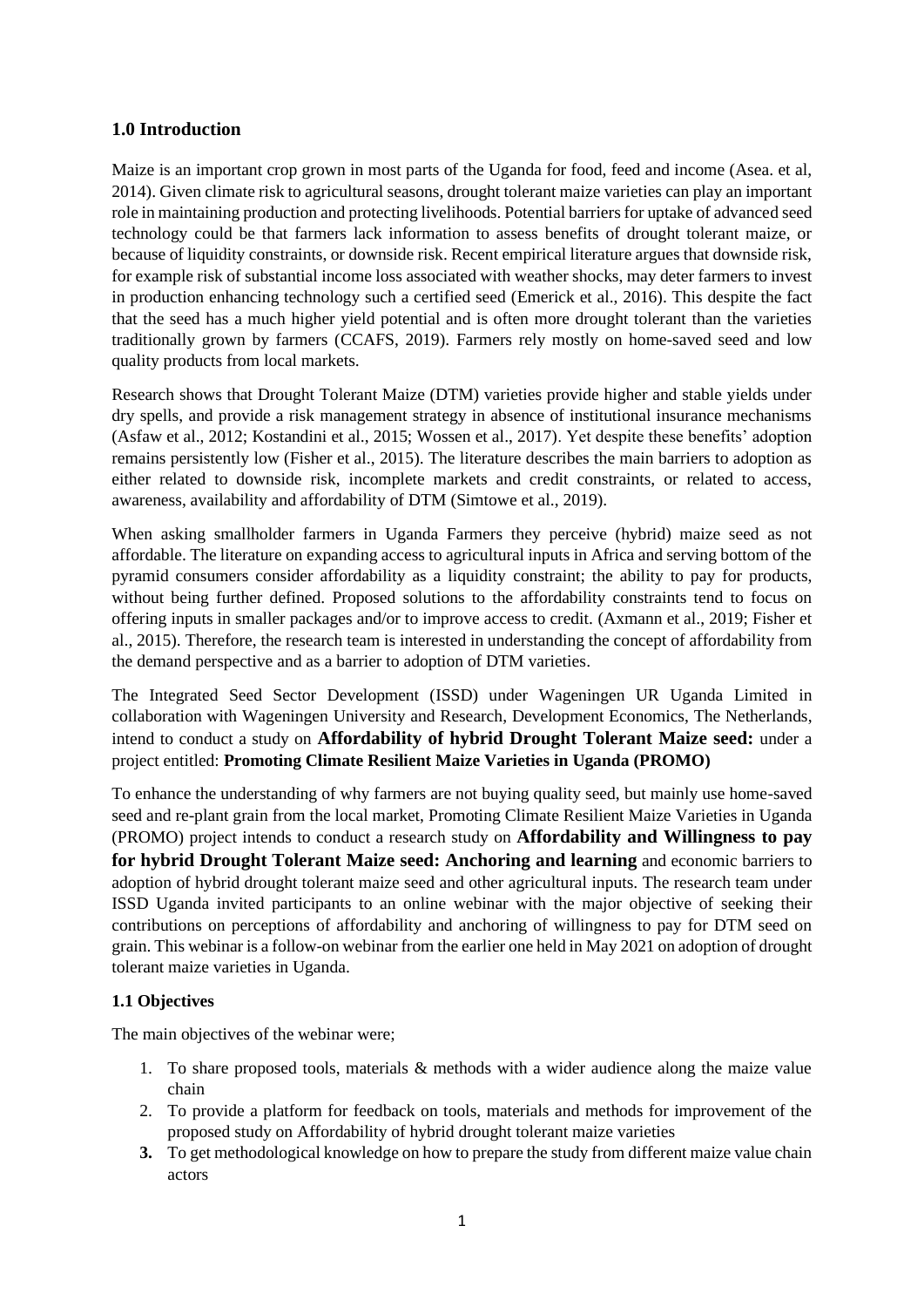## **1.2 Expected outcomes**

- 1. Information or ideas on how to improve tools, materials and methods incorporated in the study experimental design
- 2. A report on the proceedings of the webinar compiled and shared accordingly

## <span id="page-3-0"></span>**2.0 Methodology**

### <span id="page-3-1"></span>**2.1 Presentation**

A webinar meeting was conducted with stakeholders along the maize value chain in Uganda and beyond on Friday 4 th of June, 2021, starting at **15:00 to 16:00 hours EAT**. A presentation on the tools, materials and methods of the study Entitled: **Affordability and Willingness to pay for hybrid Drought Tolerant Maize seed** was made**.** A total of 27 participants from different organization including; universities, government, private organization attended the webinar meetings. Details are given in table 1 below

### <span id="page-3-2"></span>**2.2 Discussions**

The discussion questions were prepared using [www.menti.com](http://www.menti.com/) where participants accessed the questions and gave their responses. Two discussants (Issa Byenya- DPO Kiryandongo & Denis Beesigamukama PhD student) were contacted prior to the meeting to prepare their views on question 3 and 4 which they presented during the meeting.

The participants were also allowed to raise questions for clarification on the presentation and via the chart during the meeting. Responses to the questions were given (see annex)

#### <span id="page-3-3"></span>**3.0 Proceedings of the webinar**

This section presents the proceedings of the webinar meeting including; opening remarks, presentation on the study on affordability of drought tolerant maize varieties, discussions from the plenary and panel discussants.

#### <span id="page-3-4"></span>**3.1 Welcome remarks from Josephine Nakanwagi (consultant ISSD Uganda)**

She welcomed all participants and thanked them for accepting the invitation and turning up for the meeting. She informed participants that the meeting is going to be recorded for internal purposes of writing the report so if anyone is not comfortable with it, should feel free to leave the meeting.

Integrated Seed Sector Development (ISSD) Uganda is implementing PROMO project. PROMO is Promoting Climate Resilient Maize Varieties in Uganda. In our first webinar, we shared results from a study on community-based risks and barriers to adoption of DTM varieties in Uganda. The project team is planning to conduct another study on affordability and willingness to pay for hybrid Drought Tolerant Maize seed. The main objective of this webinar was to seek contribution from participants on materials and methods we are to use for the study.

## <span id="page-3-5"></span>**3.2 Presentations on affordability and willingness to pay for hybrid Drought Tolerant Maize seed**

The presentation was made by Astrid Mastenbroek, the principal investigator for the study on affordability and willingness to pay for drought tolerant maize seed in Uganda.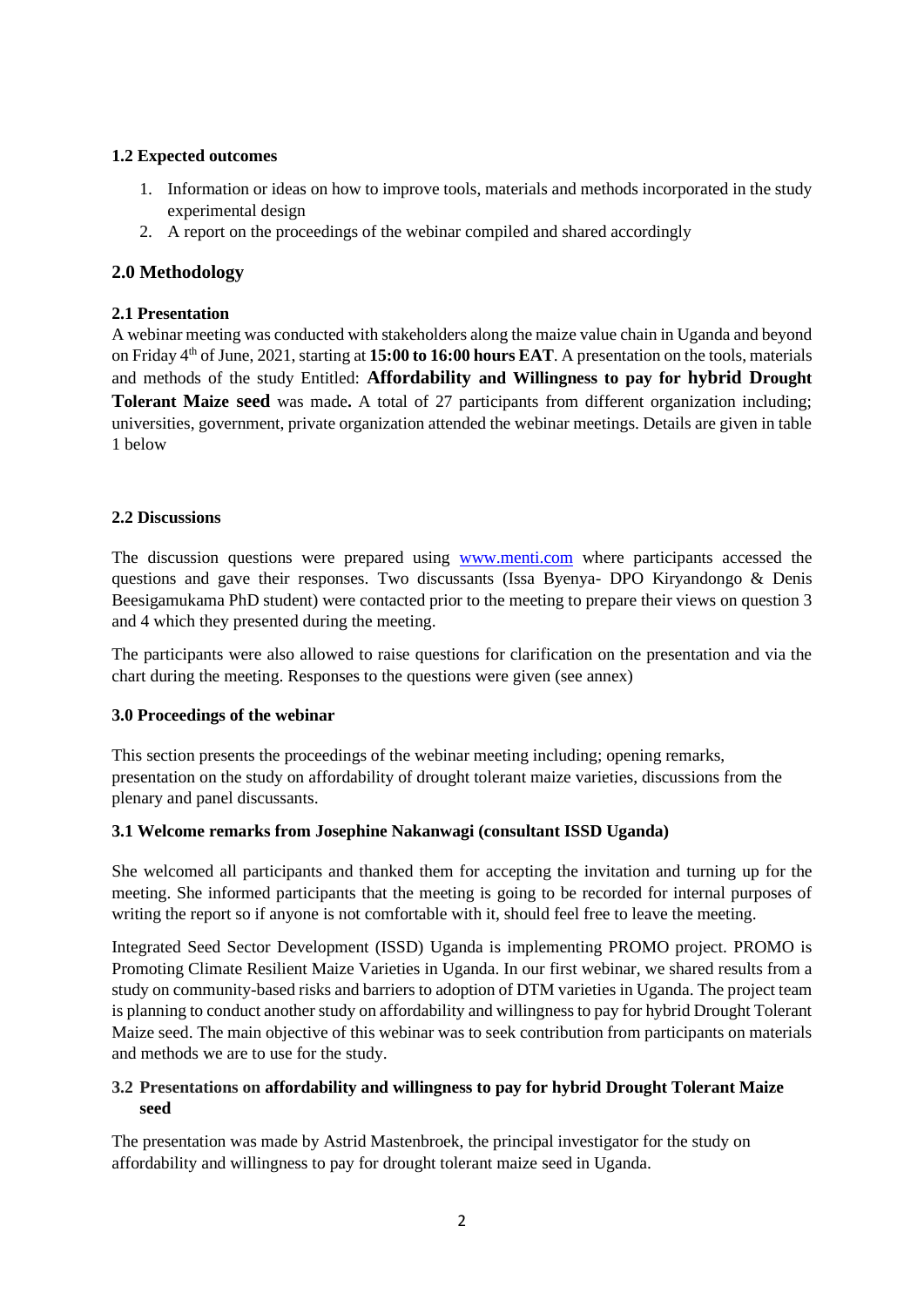## **Background**

- Promoting drought tolerant maize varieties in Uganda collaboration between WUR, ISSD, Makerere University, IFPRI, CCAFS & Colombia University
- Problem statement: Low adoption of Drought Tolerant Maize (DTM) varieties, farmers perceive (hybrid) DTM seed expensive / unaffordable
- Interested in understanding the concept of affordability from the demand perspective and as a barrier to adoption of DTM varieties

### **Implication of perception that seed is expensive**

- Farmers continue to use home saved seed and grain from local markets, resulting in low yields
- Even though farmers receive free or subsidized seed, farmers are not continuing to buy seed for the full price in the subsequent seasons
- Low level of purchase at agro dealers' shops and seed companies, hampers development of healthy seed sector. Low turn over by seed companies

### **Unpacking affordability barriers**

Four possible explanations

- Farmers are worried that investment does not cover production costs (risk aversion)
- Farmers fear risk of losing the capital investment (loss aversion)
- Farmers do not have the money to buy seed (capital/ liquidity constraint)
- Farmers take maize grain as a reference point for determining willingness to pay for maize seed (anchoring)

#### **Reference point/ anchoring for maize**

- Maize seed and maize grain look the same
- No difference between grain price for grain produced by recycled seed or hybrids
- Hard to distinguish the two products and connect a different willingness to pay for it
- Not willing to pay the full price of DTM varieties

#### **Research questions**

- 1. Do farmers use maize grain as a reference point to decide how much they are willing to pay for hybrid drought tolerant maize seed?
	- How can we measure the anchor/ reference point?
- 2. How can we break this reference point to make farmers refer to grain and seed as two different products?
	- How can we break the unconscious automatic connections between grain and seed in the farmer's mind?

## <span id="page-4-0"></span>**3.3 Discussion & feedback from Participants**

#### **Questions for clarification on the presentation**

Question 1: The presentation is looking at tackling a phycological issue in the mind of the farmer. Is this problem of confusing maize seed and grain only in Uganda or worldwide?

Response: if the anchor actually exists, it is a wide issue even in other countries.

#### **Mentimeter Question session**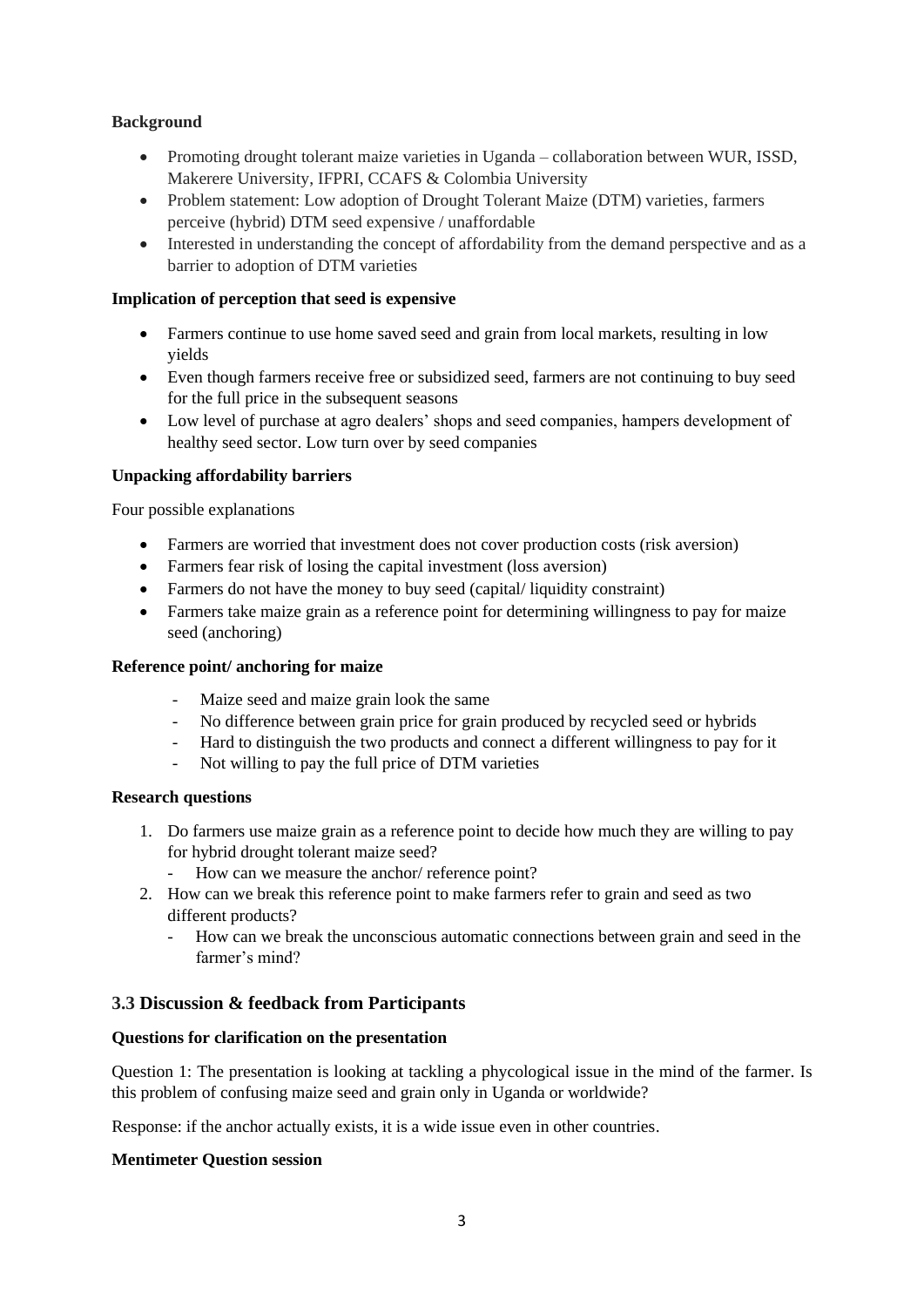Connect to website [www.menti.com,](http://www.menti.com/) password is 38092086

**Question 1**: In your opinion, which are the main constraints hindering farmers investment in DTM seed?

#### **Responses**:

# In your opinion which are the main constraints hindering farmers' investments in DTM seeds?



**I** Mentimeter

 $\frac{1}{2}$ 

**Question from the chart**: Are you looking at the entire country Uganda?

**Response**: We shall narrow down to one or two districts to make sure we have no variation and don't have to control for differences because we want to establish if this mechanism works or not. It is important to select the right place that is very representative to be able to explain the results we get. If the participant who asked the question wants to comment on why we should control for differences, we would be very happy to hear that.

**Question 2:** Do you think that farmers take maize grain as reference (anchor) for determining their willingness to pay for maize seed?

#### **Response**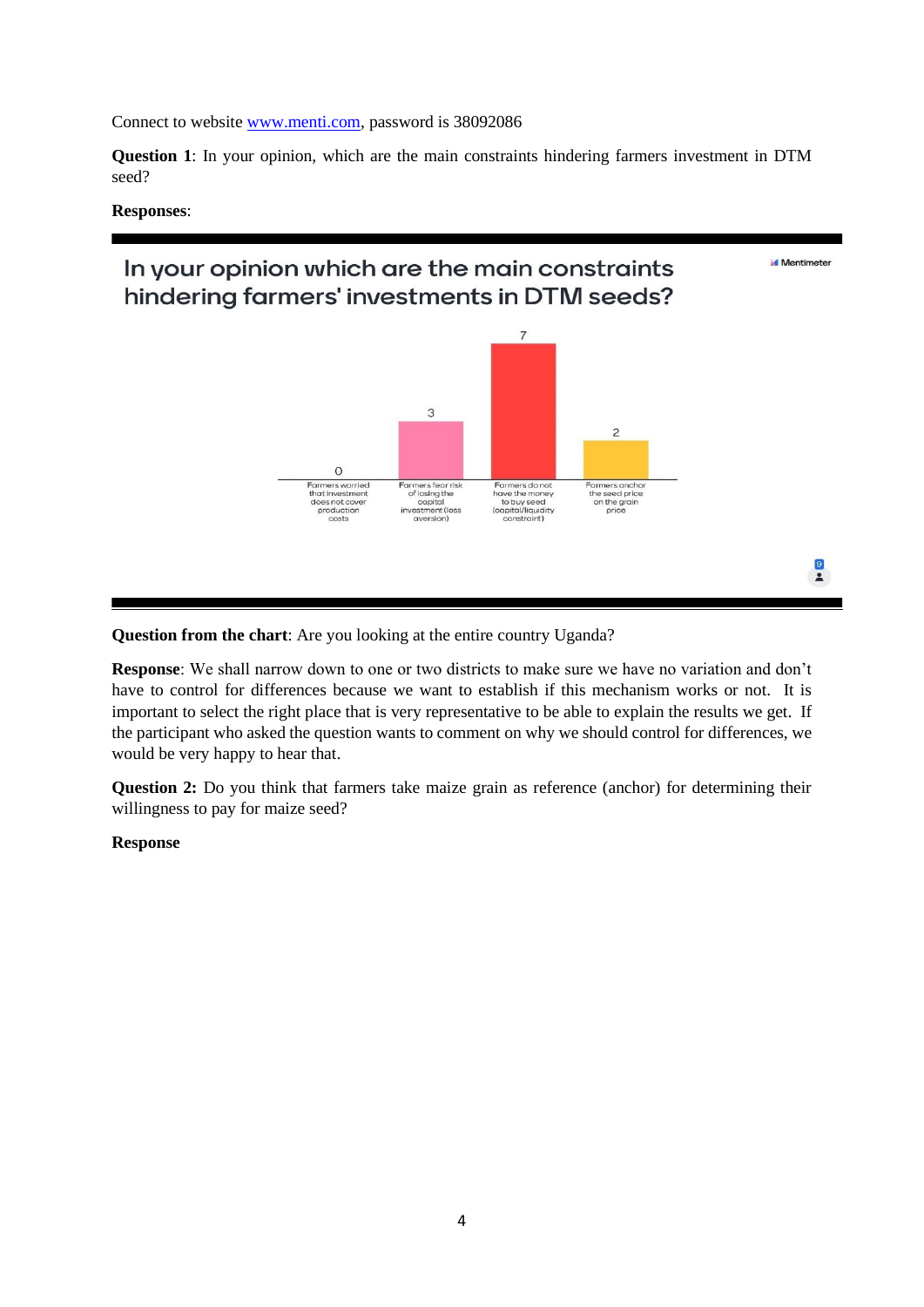Mentimeter

 $\frac{1}{2}$ 

# Do you think that farmers take maize grain as reference (anchor) for determining their willingness to pay for maize seed?



#### **Explanations to the responses on Question 2**

**Strongly disagrees** because there are other factors that hinder farmers, production requirements for instance. Fertilizers among other complimentary inputs limit farmers. In Uganda, farmers due to limited awareness believe that those varieties are GMOs. Thus, there is no political will to support GMOs yet. Therefore, limited awareness and lack of accurate information are some of the factors stopping farmers from taking up some of those varieties.

**Disagrees (meaning the statement is partly correct)** because it is to do with our culture in Uganda, looking at grandfathers and -mothers, they did not study agriculture, so no need to go to school and no need to buy seed, they just keep recycling. Mindset change is needed to improve adoption of DTM seeds.

**Disagrees** because when farmers consider maize, they will be looking at the whole cob of maize, they don't sell maize grain rather they sell grain still on cob. Farmers will be considering the size of the cob with grain. In reference to the tomato example she disagrees.

**Disagrees** with the statement because of the Uniqueness. In fact, in Bukwo district, where he was, they kept confusing seed with grain until early 2000. Currently in Bukwo farmers perspective changed towards the habit of using certified seed and they know that it is possible to get higher yields compared to when home-saved seed are used.

**Neutral** because from experience farmers are no longer just looking at the price of seed versus price of grain. They look at other factors such as investment costs, soil fertility, weather condition, pests and diseases control. If these factors are not taken into account, farmers cannot realize the expected potential. Farmers think that even if they would have bought DTM seeds the output will not be different to the one obtained from home-saved seed. Extension workers have to ensure those other factors are considered.

On the other hand, he **agrees** with the presenter. There are some farmers who want to take up DTM seeds. They then compare the price of 1 kg of DTM seed, which is  $6,000/=$ , with the price of 1 kg of maize grain, which is 500/=. So they wonder which benefit do they get from growing DTM seed. However, these farmers who ask are still few.

**Question 3**: Why do (or don't) you think that farmers refer to the maize grain prices when they say that seed is expensive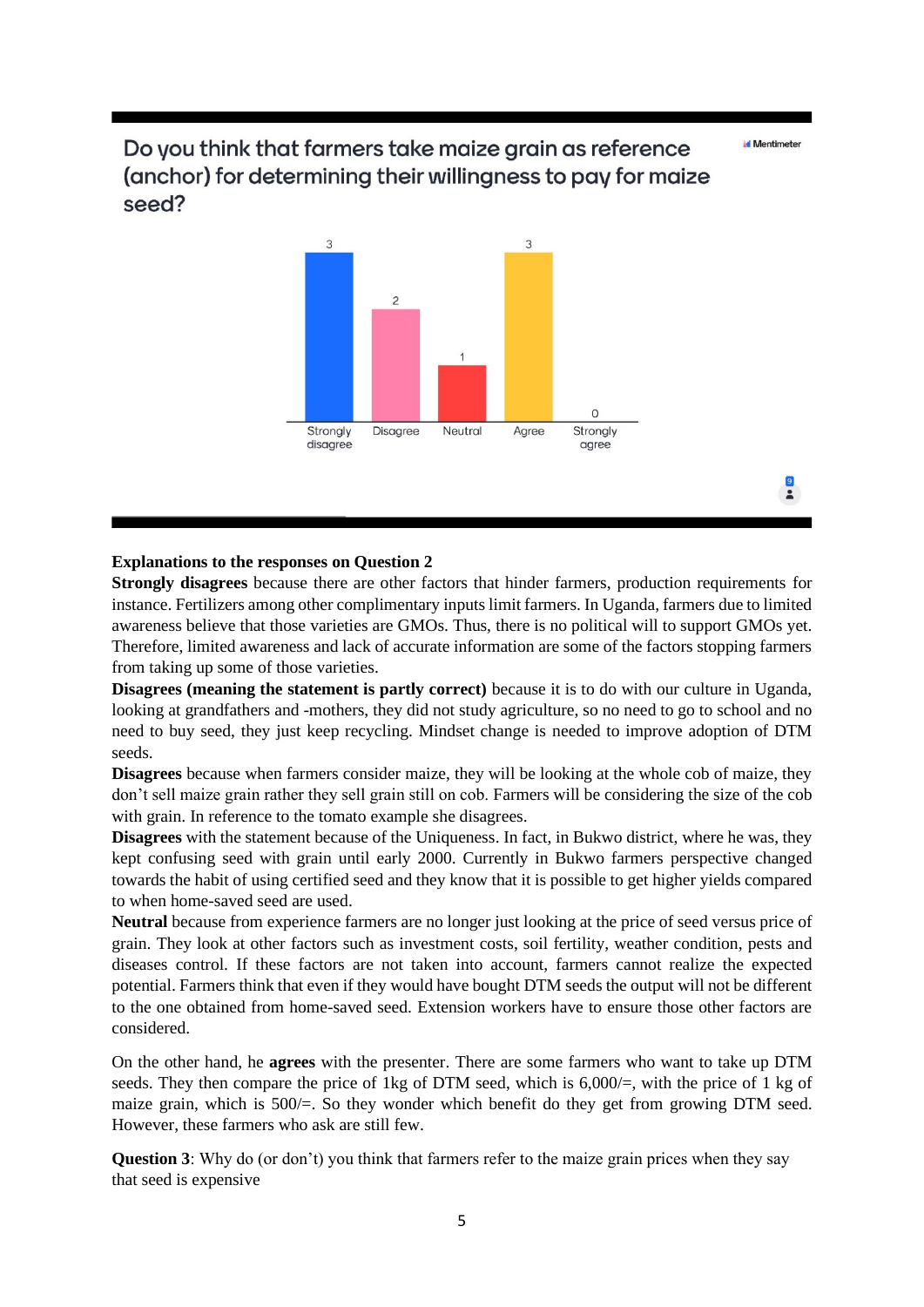#### Why do (or don't) you think that farmers refer to the maize **Mantimeter** grain prices when they say that seed is expensive?



#### **Additional response:**

Farmers say that improved seed is expensive because there is a way you need to manage them looking at all production costs compared to home-saved seed with less management. That is why farmers say seed is expensive.

#### **Response from discussant (DPO Kiryandongo)**

The price of maize is a key factor for them to make up their minds to take up these improved varieties or not. The issue is that the maize grain price is highly volatile can pick at  $1000/=$  then can go as low as 200/=, it is very difficult to predict. Maize farmers, unlike tomato farmers, have the alternative of using home-saved seed which is free. They can get it from their social connections. Many of the farmers look at maize as a source of food rather than income. If a farmer has a perception that he will not get the price he expects, he will not put in extra to buy seed so they opt to go for free seeds that is homesaved seeds. A farmer needs  $70,000/=$  to buy improved seed for planting an acre which is psychologically high compared to zero price for home-saved seed.

From experience farmers get low yields even from improved varieties because of soil fertility, weather condition, pests and diseases etc. They don't see themselves different from those who bought seed.

Regulation of quality of improved seed, some farmers say if I invest 70,000/= to buy improved seed and there is a possibility that they may get seed which is fake then that will be a loss, so this pushes them back to use home-saved seed.

**Question 4**: How to change farmers automatic thought process between grain and seed in the farmers' mind?

#### **Response**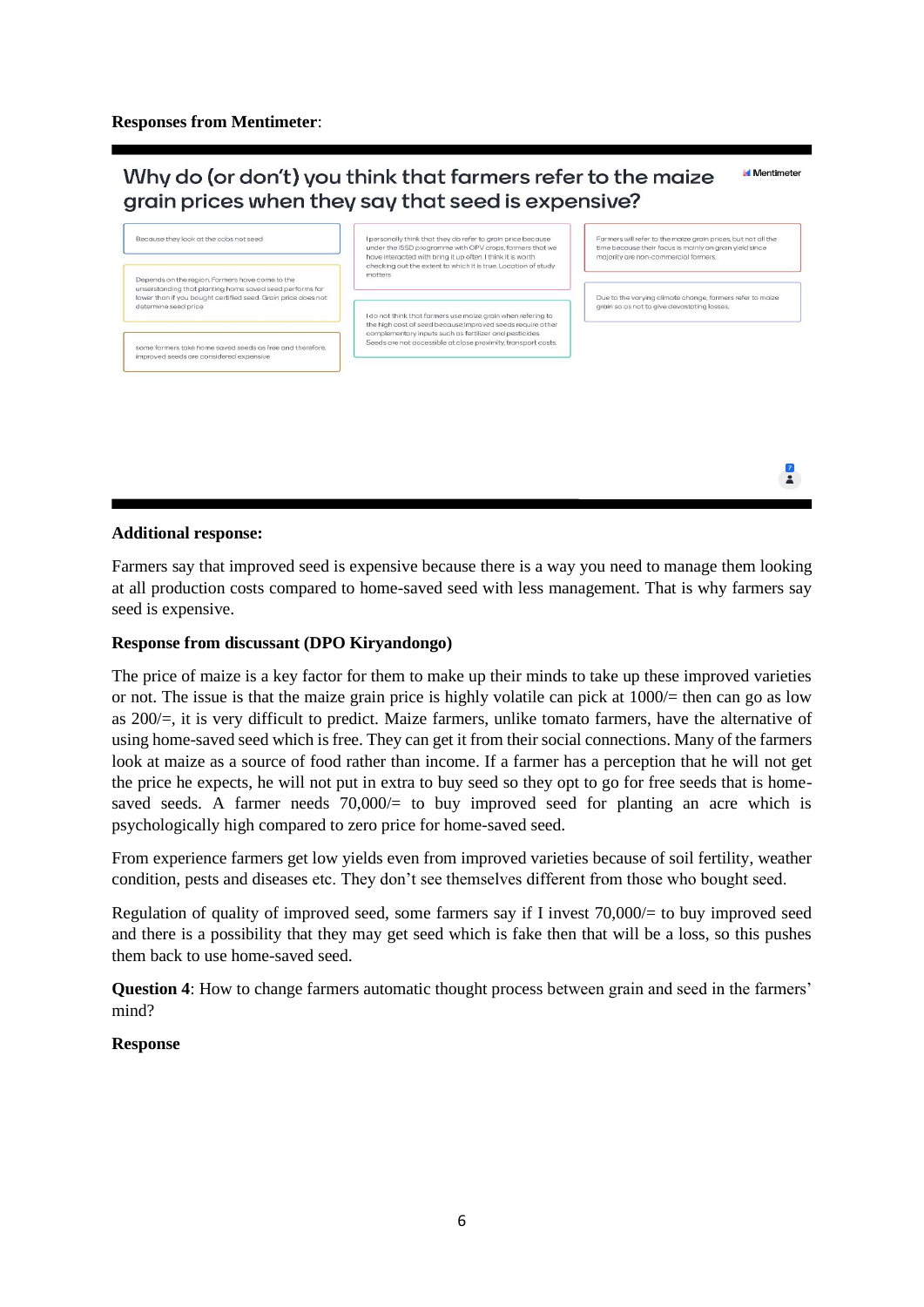# How to change farmers' automatic thought process between grain and seed in the farmer's mind?

exposure and farmers field dayscost benefit analyses More information and facts Farmers need to know the difference between seed and grain. They need to know the greetic changes which occur<br>during reproduction which make planting grain simply a presented to the formers gamble Conduct Joint result demonstrations with farmers for both arain and seed, evaluate performance Focus on communicating the benefits of quality seed. Probably use fellow farmers in community as much as<br>possible. Farmers tend to think that our research statistics Train basing on learning by doing through participatory are exaggerated. Awareness creation should be over a demonstrations. prolonged time period inputs subsidies to farmers monstrate the production capacity of the seeds and at a Higher grain price field day provide some demo packs for farmer trials

Mentimeter

 $\frac{1}{\sqrt{2}}$ 

**Discussant response (PhD student Denis)**

Looking at the previous discussions and some of the challenges hindering farmers' willingness to take up improved seeds, the following measures can be taken;

- Change mindsets of farmers by presenting facts about these seeds eg. Performance. Most farmers think there is no yield difference between certified seed and home-saved seed
- Stop looking at seed as the only input required to increase maize production. This should be taken as a whole package. In addition to having seed outlets, let us also have fertilizer outlets so that farmers after buying seed can get the other inputs. In this way, it becomes a complete common agronomic practice to get high yields and other farmers can learn from that
- Engage with government to ensure reduced inputs adulteration so that farmers can gain trust in some of these inputs like improved seeds

#### **Additional responses**

Seed breeders do a lot and don't envision the whole value chain of producing seed and roll out to smallholder farmers. Private sector (agro dealers) multiply the seed but don't have most of the information. It is up to the agro dealer to give information to the farmers if they have it. Breeders should design small seed packs for farmers to try out and see the difference between local seed and hybrid seed. This will improve adoption of improved varieties.

#### <span id="page-8-0"></span>**4.0 Closing remarks by Astrid**

She complimented the moderator for keeping time and thanked all participants for the lively discussion. She added that from the meeting participants are sending the research team back to do a little bit more homework. Saying yes anchoring could be possible but we have to look at the location because it can be in certain places or group of farmers and also check whether the farmers look at grain or cobs with grain. We have to look at other risks, information as well as the entire package. There are many different gaps, we need to narrow down on a topic and hoped that when we have done our homework, participants will be interested to have another discussion with the research team to see if we have narrowed down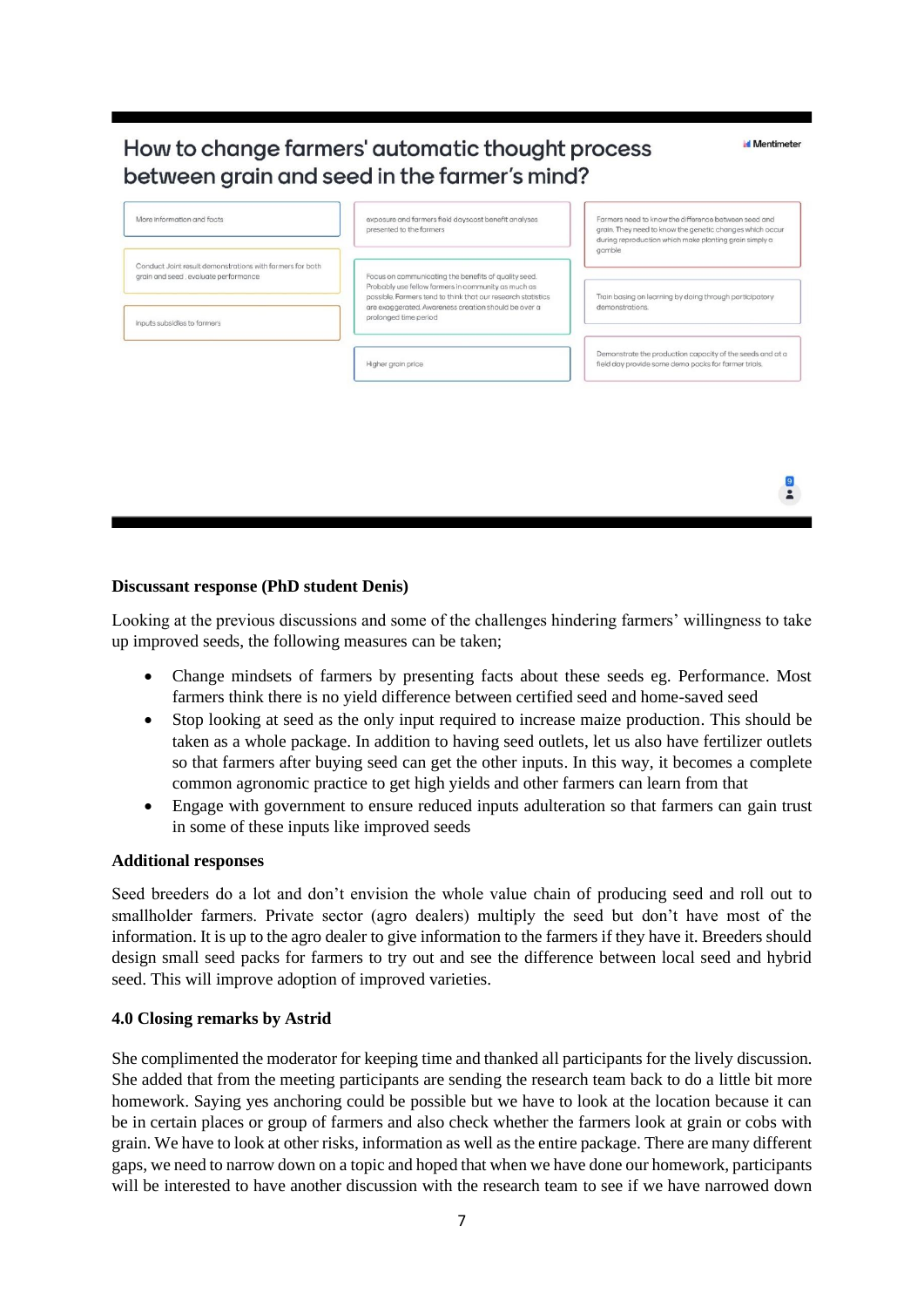better and hoping such feedback will be equally use to the participants too. Finally, she appreciated all participants for their time and looking forward at having the next engagement soon.

### **References**

Asea, G., Serumaga, J., Mduruma, Z., Kimenye, L., Odeke, M., (2014). Quality protein maize production and post-harvest handling manual, Association for Strengthening Agricultural Research in East and Central Africa (ASARECA). Accessed from utamu.ac.ug on 12<sup>th</sup> January, 2021.

Asfaw, S., Shiferaw, B., Simtowe, F., Lipper, L., 2012. Impact of modern agricultural technologies on smallholder welfare: Evidence from Tanzania and Ethiopia, Food Policy, Volume 37, Issue 3, 2012, Pages 283-295, ISSN 0306-9192, [https://doi.org/10.1016/j.foodpol.2012.02.013.](https://doi.org/10.1016/j.foodpol.2012.02.013)

Axmann, N., Fischer, T., Keller, K., Leiby, K., Stein,D., Wang and P. Access and Adoption of Hybrid Seeds: Evidence from Uganda, *Journal of African Economies*, Volume 29, Issue 3, June 2020, Pages 215–235, [https://doi.org/10.1093/jae/ejz019.](https://doi.org/10.1093/jae/ejz019)

Climate Change Agriculture and Food Security (CCAFS 2019). [Promoting climate resilient maize](https://ccafs.cgiar.org/research/projects/promoting-climate-resilient-maize-varieties-uganda-global-challenges-programme-project)  [varieties in Uganda | Global Challenges Programme project \(cgiar.org\).](https://ccafs.cgiar.org/research/projects/promoting-climate-resilient-maize-varieties-uganda-global-challenges-programme-project)

Emerick, K., de Janvry, A., Sadoulet, E., Dar, M.H., 2016. Technological Innovations, Downside Risk, and the modernization of agriculture. Am. Econ. Rev. 106, 1537–1561.

Fisher, M., Abate, T., Lunduka, et al., 2015. Drought tolerant maize for farmer adaptation to drought in sub-Saharan Africa: Determinants of adoption in eastern and southern Africa. *Climatic Change* 133, 283–299 (2015). [https://doi.org/10.1007/s10584-015-1459-2.](https://doi.org/10.1007/s10584-015-1459-2)

Kostandini, G., Abdoulaye, T., Erenstein, O., Sonder, K., Guo, Z., Setimela, P., and Menkir, A. Potential Impacts of Drought Tolerant Maize: New Evidence from Farm-trials in Eastern and Southern Africa. Contributed Paper prepared for presentation at the 89th Annual Conference of the Agricultural Economics Society, University of Warwick, England 13 - 15 April 2015.

Simtowe, F., Amondo, E., Marenya, P., Rahut, D., Sonder, K., Erenstein, O, 2019. Impacts of droughttolerant maize varieties on productivity, risk, and resource use: Evidence from Uganda. Land Use Policy, Volume 88, 2019,104091, ISSN 0264-8377, https://doi.org/10.1016/j.landusepol.2019.104091.

<span id="page-9-0"></span>Wossen, T., Abdoulaye, T., Alene, A., Haile, M.G., Feleke, S., Olanrewaju, A. and Manyong, V. Impacts of extension access and cooperative membership on technology adoption and household welfare, Journal of Rural Studies, Volume 54, 2017, Pages 223-233, ISSN 0743-0167, [https://doi.org/10.1016/j.jrurstud.2017.06.022.](https://doi.org/10.1016/j.jrurstud.2017.06.022)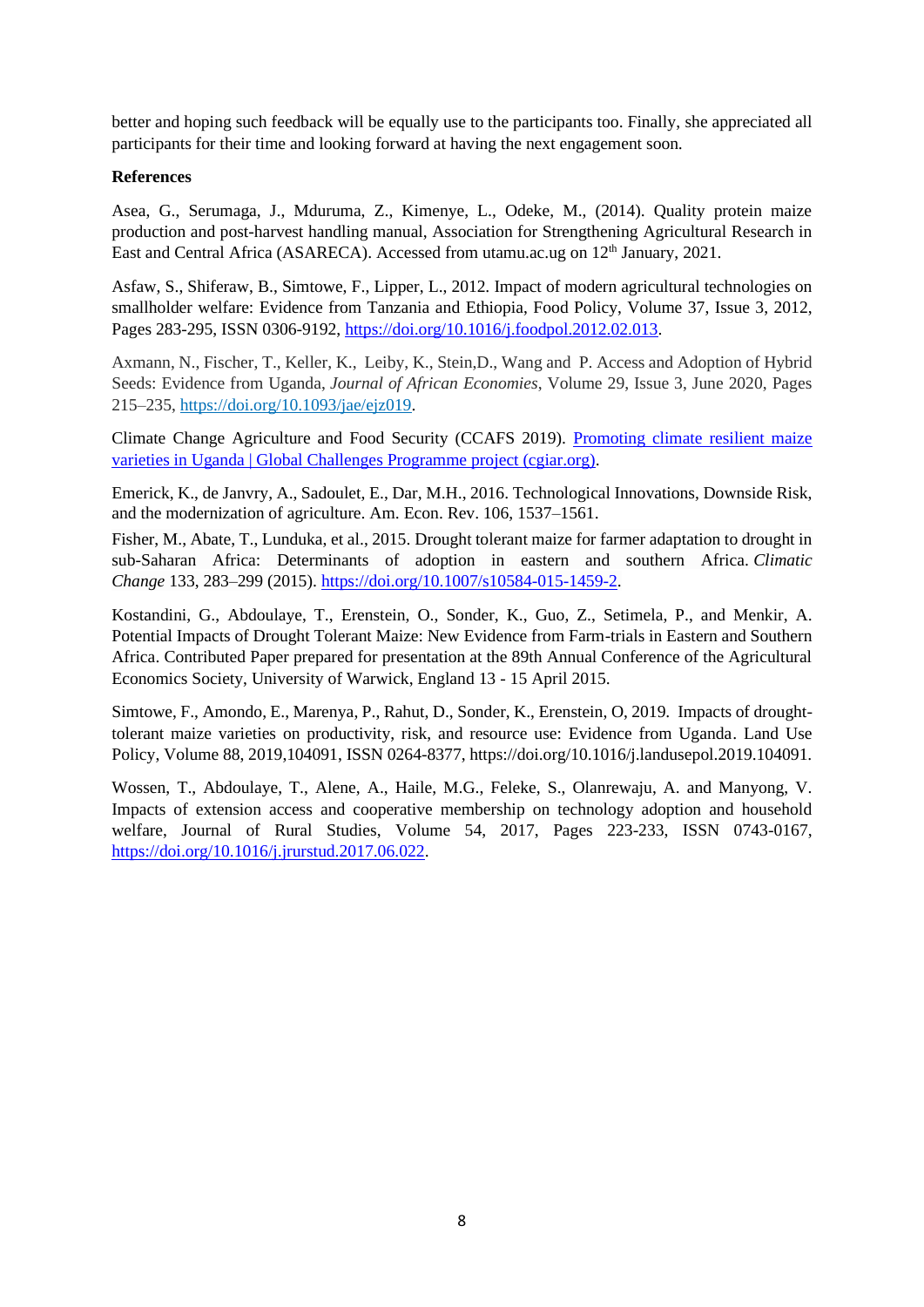### **5.0 Annexes**

| Table 1: List of people who participated in the $2nd$ Webinar on Affordability and Willingness |
|------------------------------------------------------------------------------------------------|
| to pay for hybrid Drought Tolerant Maize seed slated for Friday 4th June, 2021.                |

| No. | <b>Institution</b>                                                                      | <b>Name</b>                                                               | <b>Contact</b>           | Email                                              |
|-----|-----------------------------------------------------------------------------------------|---------------------------------------------------------------------------|--------------------------|----------------------------------------------------|
| 1.  | MAAIF (Inspection &<br>certification department)                                        | Adwar Sunday Brenda<br>(Inspector)                                        | 0785612648               | brendahadwar@gmail.com                             |
| 2.  | <b>MAAIF</b> (Agriculture<br><b>Cluster Development</b><br>Project)                     | Ogwang Francis<br>(ZSLMC)                                                 | 0776658273               | ogwatab@gmail.com                                  |
| 3.  | National Agricultural<br><b>Research Organization</b><br>(BugiZARDI)                    | Kagoda Frank (Maize<br><b>Breeder/Senior Research</b><br>Officer)         | 0772898988               | fkagoda@gmail.com                                  |
| 4.  | National Agricultural<br><b>Research Organization</b><br>(NaCRRI)                       | Kwemoi Daniel Bomet<br>(Breeder)                                          | 0782711892<br>0770737563 | kdbomet@gmail.com                                  |
| 5.  | National Agricultural<br><b>Research Organization</b><br>(NACORI)                       | Lorna Kwaka Winnie<br>(Farm Manager)                                      | 0773714144               | lornakwaka@gmail.com                               |
| 6.  | ICIPE - University of<br>Nairobi                                                        | Beesigamukama Dennis<br>(PhD Fellow)                                      | +254702954291            | dbesiga@gmail.com                                  |
| 7.  | Sydney University,<br>Australia                                                         | Aryampa Shamim<br>Nalukwago (PhD student)                                 | +61478041292             | shamimaryampa@gmail.com                            |
| 8.  | University of Natural<br>Resources and Life<br>sciences, Vienna                         | Sebuuma Janice Nakamya<br>(PhD student)                                   | 0779156815               | janienaka@gmail.com                                |
| 9.  | <b>Uganda National Agro</b><br>Dealers' Association<br>(UNADA)                          | Kisakye Fiona Sarah                                                       | 0782519135               | kisakyefiona@yahoo.com                             |
| 10. | <b>Uganda Seed Trade</b><br>Association (USTA)                                          | Masereka Nelson<br>(Executive secretary)                                  | 0782423767               | nelsonmasereka@gmail.com                           |
| 12. | Achira Enterprises<br>Limited                                                           | Ben Akabwai ((Agro<br>input dealership in<br>Eastern & Northen<br>region) | 0772827081/0700590593    | acilaagroservices@gmail.com,<br>akabwaib@gmail.com |
| 13. | Makerere University                                                                     | Nabirye Deborah (Msc<br>student)                                          | 0775520723               | deborahlnabirye@gmail.com                          |
| 14. | Makerere University                                                                     | Akuru Grace (Msc.<br>Student)                                             | 0755655369               | graciouslive2@gmail.com                            |
| 15. | <b>Uganda Seed Trade</b><br>Association (USTA)                                          | Masereka Nelson<br>(Executive secretary)                                  | 0782423767               | nelsonmasereka@gmail.com                           |
| 16. | African Fertilizer &<br>Agribusiness Partnership                                        | Kakaire Joel (Country<br>Manager)                                         | 0774632954               | joel.kakaire90@gmail.com                           |
| 17. | <b>Integrated Seed Sector</b><br>Development (ISSD<br>Uganda)                           | Kawuma Christine (M&E<br>coordinator)                                     | 0782090304               | mec@issduganda.org                                 |
| 18. | <b>Integrated Seed Sector</b><br>Development (ISSD<br>Uganda)                           | Adongo Christine<br>(agribusiness expert)                                 | 0774593215               | agribiz.ngetta@issduganda.org                      |
| 19. | <b>Integrated Seed Sector</b><br>Development (ISSD<br>Uganda)                           | Nakanwagi Josephine<br>(Consultant)                                       | 0754208901               | nakanwagi11@gmail.com                              |
| 20. | <b>Wageningen University</b><br>Research (WUR)<br><b>Development Economics</b><br>Group | Robert Sparrow (Principal<br>Researcher)                                  |                          | robert.sparrow@wur.nl                              |
| 21. | Wageningen University<br>Research (WUR)                                                 | <b>Astrid Mastenbroek</b><br>(Principal Investigator)                     |                          | astrid.mastenbroek@wur.nl                          |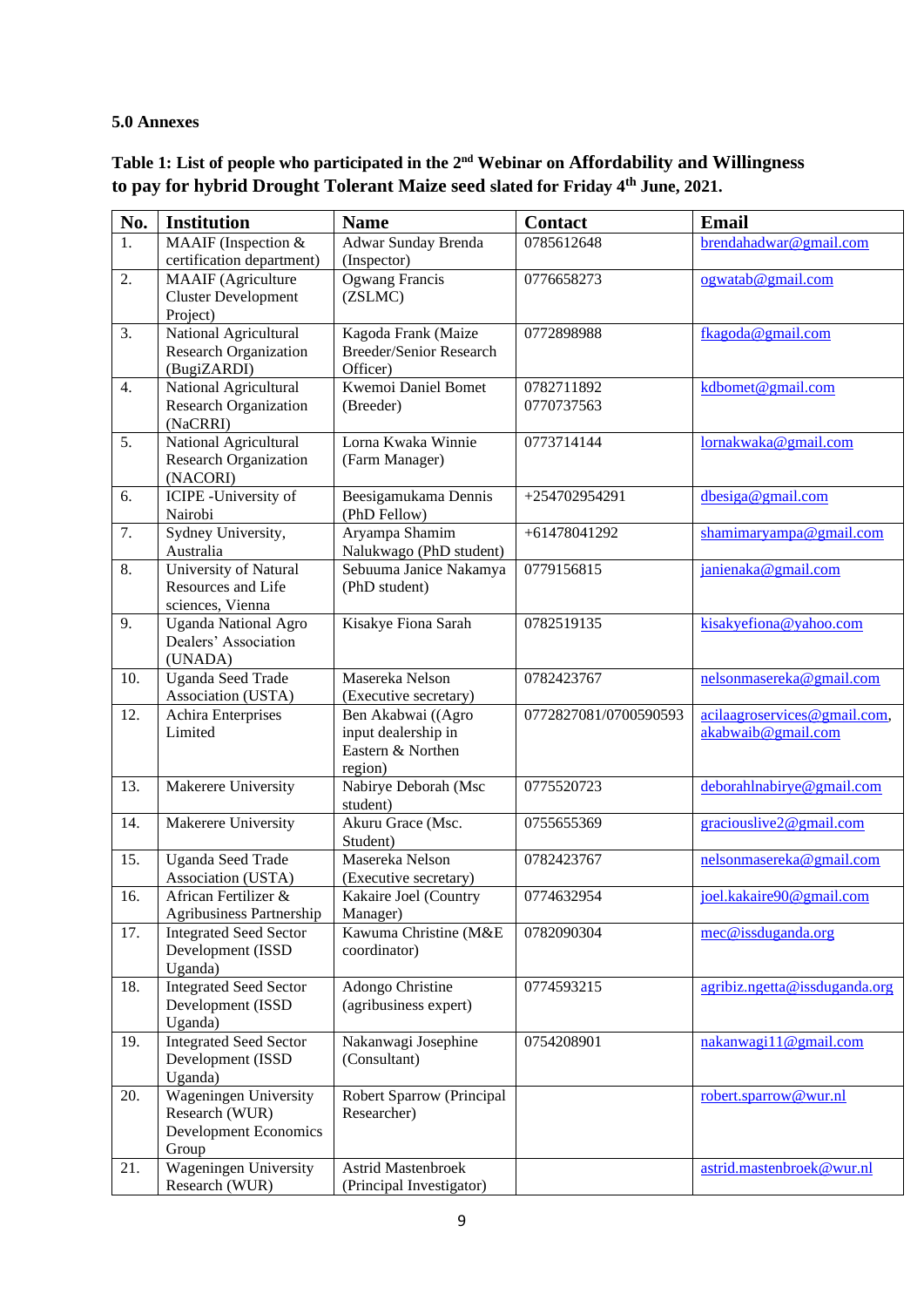|     | <b>Development Economics</b> |                         |                       |                            |
|-----|------------------------------|-------------------------|-----------------------|----------------------------|
|     | Group                        |                         |                       |                            |
| 22. | Wageningen University        | Lorenzo Marmo (Intern   | +39 3498552203        | lorenzo.marmo@wul.nl       |
|     | Research (WUR)               | student)                |                       |                            |
|     | <b>Development Economics</b> |                         |                       |                            |
|     | Group                        |                         |                       |                            |
| 23. | Wageningen University        | Bizimungu Emmanuel      |                       | emmanuel.bizimungu@wul.nl  |
|     | Research (WUR)               |                         |                       |                            |
| 24. | Kiryandongo District         | Issa Byenkya (DPO)      | 0782446765            | atwookiissa@gmail.com      |
|     | <b>Local Government</b>      |                         |                       |                            |
| 25. | Kamwenge District            | Asingwire Doreen        | 0779218380            | dasingwire @ gmail.com     |
|     | <b>Local Gorvernment</b>     | (Agricultural Engineer) |                       |                            |
| 26. | Kamwenge District            | Ariganyira Kassim (AO   | 0777542191            | kassimariganyira@gmail.com |
|     | <b>Local Gorvernment</b>     | Kamwenge)               |                       |                            |
| 27. | <b>Bukwo District Local</b>  | Sande Dismas            | 0775546420/0789119872 | santinalist@gmail.com      |
|     | Government                   |                         |                       |                            |

## **Table 2: Programme for the Webinar on Affordability and Willingness to pay for hybrid Drought Tolerant Maize seed in Uganda slated for 4th June, 2021.**

| No. | <b>Time</b>     | <b>Activity</b>                                                                                                                                                           | <b>Session presenter</b>  |
|-----|-----------------|---------------------------------------------------------------------------------------------------------------------------------------------------------------------------|---------------------------|
|     | 14:45 -15:00hrs | Participants start logging in online                                                                                                                                      | Link/codes will be shared |
| 2.  | 15:00-15:10hrs  | Welcome remarks                                                                                                                                                           | By Josephine Nakanwagi    |
| 3.  | 15:10 -15:30hrs | Presentations on research questions,<br>tools, materials and methods of the Study<br>on Affordability and Willingness to<br>pay for hybrid Drought Tolerant<br>Maize seed | By Astrid Mastenbroek     |
| 4.  | 15:30 -15:55hrs | Discussion & feedback from Panelists                                                                                                                                      | By all participants       |
| 5.  | 15:55-16:00hrs  | Closing remarks                                                                                                                                                           | By Astrid Mastenbroek     |

## **Chat questions and responses for Webinar on Affordability and Willingness to pay for hybrid Drought Tolerant Maize seed in Uganda slated for 4th June, 2021.**

From Shamim Aryampa to Everyone: 02:28 PM

Are you looking at a particular part of Uganda or the whole Uganda? if you are studying the whole Uganda, have you put the consideration of cultural differences in the different areas?

From Janice Nakamya to Everyone: 02:31 PM it would be nice to see how this model works out between those farmers in peri -urban and typical urban setting

From Astrid Mastenbroek to Everyone: 02:32 PM thank you. That soulds like an interesting option. do you expect farmers to respond differently?

From Shamim Aryampa to Everyone: 02:34 PM I disagree because I think they consider the whole cob

From Janice Nakamya to Everyone: 02:34 PM yeah, I would imagine so due to some differences

From TECNO SPARK 2soft to Everyone: 02:35 PM low prices of maize (output) compared to investment

From Astrid Mastenbroek to Everyone: 02:35 PM